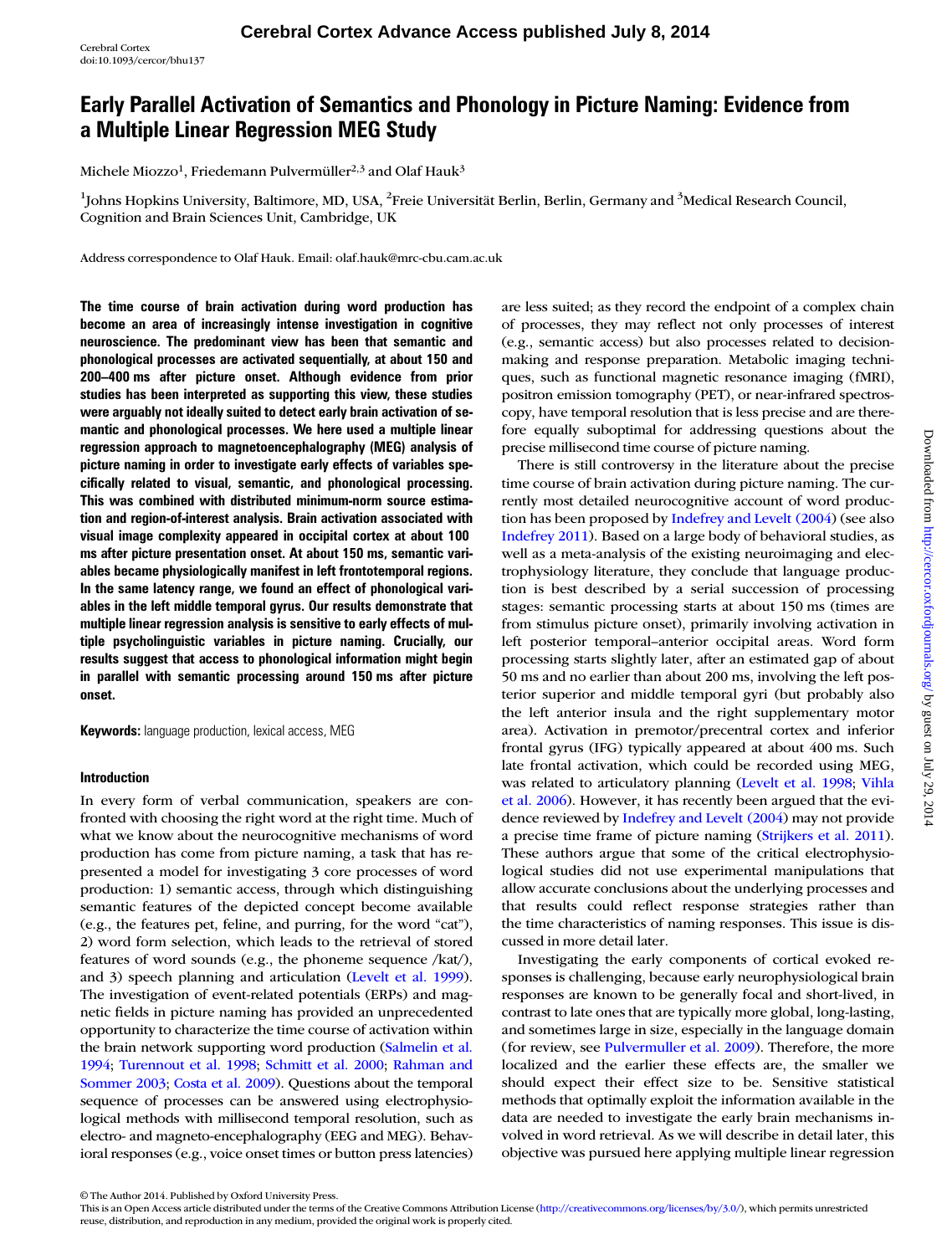in combination with distributed source estimation to MEG responses evoked by spoken picture naming. This approach was previously used in ERP research on word recognition [\(Hauk](#page-11-0) [et al. 2006](#page-11-0), [2009](#page-11-0)), and it is being extended to MEG for the first time in this present work.

#### Relative Timing of Semantic and Phonological Processes

The predominant view held by current accounts of word production is what we refer to as the "Semantic Priority hypothesis" [\(Dell 1986](#page-11-0); [Butterworth 1989;](#page-10-0) [Glaser 1992](#page-11-0); [Caramazza](#page-10-0) [and Miozzo 1997;](#page-10-0) [Levelt et al. 1999;](#page-11-0) [Rapp and Goldrick 2000](#page-11-0); [Sahin et al. 2009\)](#page-12-0). According to this hypothesis, access to semantic information precedes access to information specifying other features of words in the object-naming process. The nature of this information has remained an issue of debate. [Caramazza and Miozzo \(1997\)](#page-10-0) and [Harley and Brown \(1998\)](#page-11-0) proposed that semantics directly activates word forms, whereas other proposals assume an intermediate lexical representation (often referred to as "lemma"; [Levelt et al. 1999\)](#page-11-0) in between semantics and word form representations that encodes the syntactic features of words (e.g., grammatical class). Because all proposals agree that access to semantic information precedes access to word forms, we examined and tested this more inclusive formulation of the Semantic Priority hypothesis. It should be emphasized that the hypothesis concerns the sequence with which semantic and word form information is accessed, and not the time it takes to select such information. Here, we also examine an alternative proposal, the "Simultaneous Ignition hypothesis." Under this proposal, visual object recognition triggers the simultaneous retrieval of both semantics and form when a speaker is engaged in naming.

So far, most MEG and EEG studies have been interpreted as supporting the Semantic Priority hypothesis. In their pioneering MEG study, [Salmelin et al. \(1994\)](#page-12-0) reported activation spreading from posterior to frontal brain areas within about 400 ms. This was interpreted as reflecting semantic followed by phonological processing. However, such an interpretation was based on the localization of MEG signals averaged across the whole stimulus set, without using experimental manipulations linking MEG sources to semantic or phonological processes. A similar approach was undertaken in a subsequent study conducted by [Levelt et al. \(1998\).](#page-11-0) Similar limitations apply to results from intracranial recordings of brain activity [\(Llorens et al. 2011](#page-11-0)) typically conducted on patients suffering from drug-resistant epilepsy, which revealed activation spreading with the same general spatio-temporal characteristics demonstrated in most of the MEG and EEG studies.

In a different line of research, language tasks were varied to investigate the time course of psycholinguistic variables affecting word production. Several studies looked at the relative timing of semantic, syntactic, and phonological processes as indexed by the lateralized readiness potentials (LRPs) ([Turenn](#page-12-0)[out et al. 1997](#page-12-0), [1998](#page-12-0)). These studies used dual-task paradigms, where one type of information (e.g., semantic) determines whether a response is required or not, and another type of information (e.g., phonological) whether the response should be given with the left or right hand. Differences in onset latencies of the LRP depending on task requirements were interpreted as reflecting differences in the timing of semantic, syntactic, and phonological processes (for converging EEG results, see [Jescheniak et al. 2002](#page-11-0); [Rodriguez-Fornells et al.](#page-11-0) [2002;](#page-11-0) [Schmitt et al. 2000](#page-12-0)). However, it has been argued that these results may reflect late response strategies rather than early object processing [\(Strijkers et al. 2011](#page-12-0)), and it has been shown that the pattern of results strongly depends on the choice of the information determining the response [\(Rahman](#page-11-0) [and Sommer 2003](#page-11-0)). Any conclusions on the precise timing of the brain indexes of access processing in picture naming must therefore remain tentative until methods are available to address the issue in a more direct manner.

Such a method may be provided by multiple linear regression applied to neurophysiological signals ([Hauk et al. 2006](#page-11-0)). We here applied this new method to study the spatio-temporal dynamics of language production measuring brain responses during overt picture naming and analyzing several specific psycholinguistic variables that reflect the different processes involved in picture naming (visual, semantic, and phonological).

Psycholinguistic research has identified a variety of variables putatively affecting specific processes supporting picture naming. For example, number of semantic features has typically been related to semantic processing, whereas number of phonemes contained in picture names to word form processing [\(Snodgrass and Vanderwart 1980;](#page-12-0) [Bates et al. 2003;](#page-10-0) [Alario](#page-10-0) [et al. 2004](#page-10-0); [McRae et al. 2005](#page-11-0)). Multiple linear regression is well-suited for analyzing the effects of multiple variables for several reasons (e.g., [Baayen 2004\)](#page-10-0):

- (1) It allows using continuous information in the predictor variables and does not require an artificial binary categorization of the stimuli (e.g., into high- and low-frequency words). This can lead to higher statistical sensitivity.
- (2) Because it does not require categorization of the stimulus set, it avoids the potential problem of choosing "awkward" stimulus items at extreme ends of the parameter distribution during stimulus matching (e.g., very high- or very lowfrequency stimuli).
- (3) Multiple linear regression can deal with moderate degrees of collinearity among the predictor variables. It is therefore a flexible method with respect to the inclusion of experimental items.

# Testing the Semantic Priority and Simultaneous Ignition Hypotheses

The temporal relationship between semantic and word form processing in picture naming can be straightforwardly investigated using multiple linear regression by comparing the point in time at which the effects of predictor variables associated with each of these processes appear. We here used this approach to explore the neurophysiological manifestations of compound variables reflecting visual, semantic, and lexical/ phonological features associated with the pictures presented for naming and the words typically used to name the depicted objects. These variables are presented in detail in the Methods section. Based on previous research and our specific hypotheses, the following predictions were tested: according to behavioral and ERP research on object categorization (e.g., [Thorpe](#page-12-0) [et al. 1996](#page-12-0), [2001](#page-12-0)), as well as the meta-analysis by [Indefrey and](#page-11-0) [Levelt \(2004\)](#page-11-0) and [Indefrey \(2011\)](#page-11-0), we expected semantic features to affect the brain responses around 150 ms. Critically, according to the Semantic Priority hypothesis, effects of word form features should be distinct from and follow those of semantic features. In contrast, the Simultaneous Ignition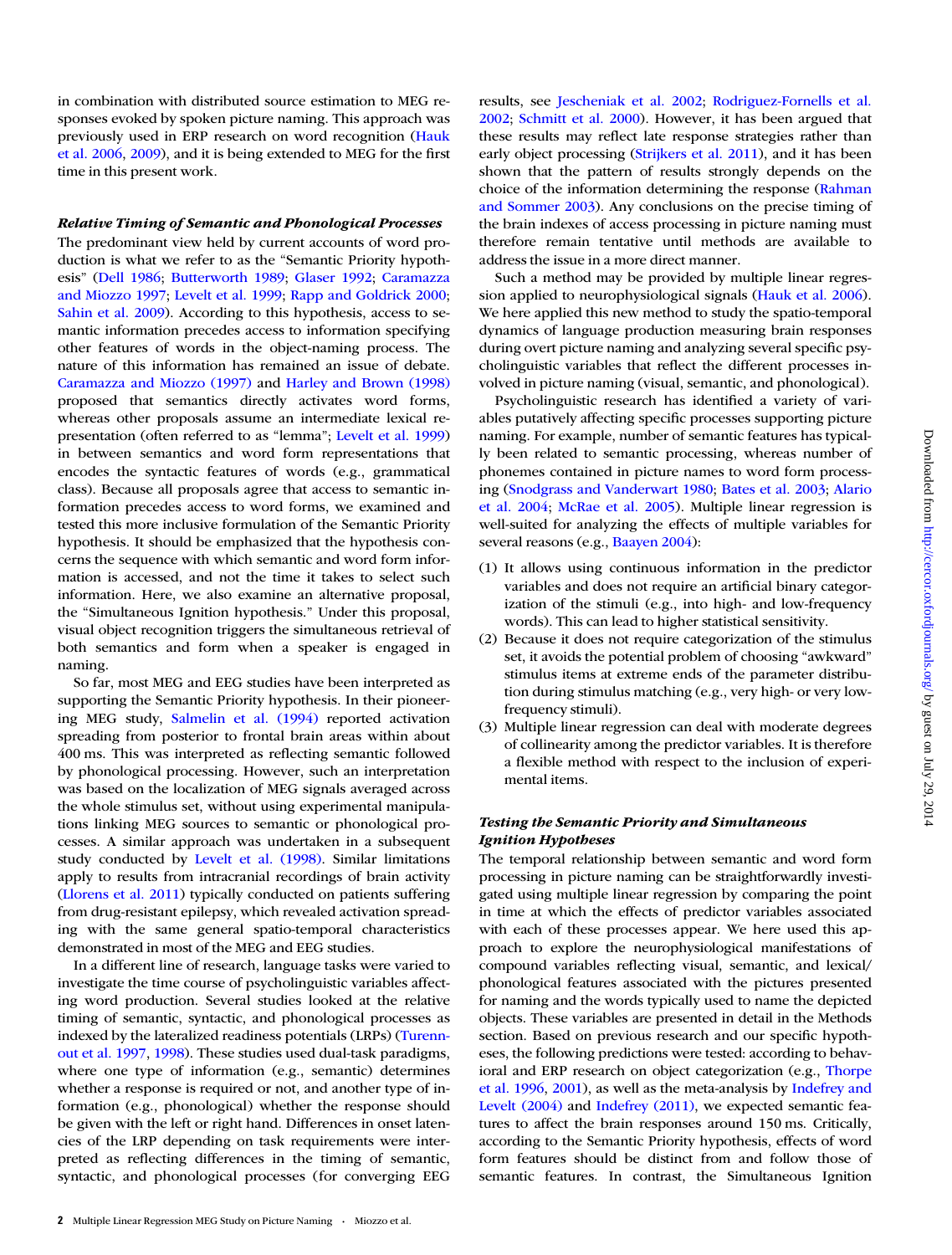In our MEG experiment, we used overt naming of familiar objects, a task speakers naturally use in everyday life and therefore is unlikely to engender artificial (task-specific) response strategies. However, the use of this task restricted our analysis to the latency range prior to the earliest articulatory movements that would alter MEG recording, (approximately up to about 300 ms). We therefore focused on the earliest effects of the predictor variables we tested. We use distributed minimum-norm estimation (MNE) to determine the main neuronal sources of the effects of the predictor variables. In addition, we employed a theory-guided region-of-interest analysis, which allowed an analysis of the brain dynamics during picture naming in space and time.

## **Methods**

#### **Participants**

Participants ( $N = 17$ , 11 females, age range: 20-30 years) self-reported British English as their native language and the only language they speak fluently and regularly. All had normal or corrected-to-normal vision, reported no history of neurological illness or drug abuse, and were right-handed (as determined by a 10-item version of the [Old](#page-11-0)field [\(1971\)](#page-11-0) handedness inventory). Participants were paid for their participation. Informed consent was obtained from all participants. The study received approval from the Cambridge Psychology Research Committee.

#### Picture Stimuli

We selected 146 line drawings from the [Snodgrass and Vanderwart](#page-12-0) [\(1980\)](#page-12-0) set. The drawings depicted familiar objects from a broad range of semantic categories and obtained high name agreement rates in British English (mean = 94%, range = 77–100%; [Barry et al. 1997](#page-10-0)). The names most commonly assigned to the pictures [\(Barry et al. 1997](#page-10-0)) were monomorphemic, with the exception of the transparent compounds "motorbike, ashtray, record player and waistcoat," and the derived noun "toaster."

#### Predictor Variables

Four variables were used as predictors of the multiple correlation analyses conducted on MEG data and were labeled as Visual Complexity, Specific Semantic Features, Action Features, and Word Form, respectively. A predictor value was obtained for each variable for each picture named in the study. In the first part of this section, we describe the rationale that guided the selection of 3 of these predictor variables (Visual Complexity, Specific Semantic Features, and Action Features); next, we describe how the individual predictor variables were obtained.

#### Semantic Predictor Variables

Identifying the semantic predictor variable is not trivial because semantics is a multi-faceted system, with semantic features differing for modality and content possibly being related to different brain regions and access times [\(Barsalou et al. 2003](#page-10-0); [Damasio et al. 2004;](#page-11-0) [Pulvermul](#page-11-0)[ler et al. 2005](#page-11-0); [Martin 2007;](#page-11-0) [Patterson et al. 2007](#page-11-0); [Binder et al. 2009;](#page-10-0) [Bedney and Caramazza 2011](#page-10-0)). An issue of debate has concerned whether sensory and motor areas contribute to semantic processing providing information that is integral to meaning. In recognition of this debate, we used 2 distinct semantic variables. One predictor variable, Specific Semantic Features, refers to the distinguishing features of a concept (e.g., "moo" for "cow") that are supposedly critical for the identification of a specific concept [\(Tversky 1977](#page-12-0); [Cree and McRae](#page-11-0) [2003;](#page-11-0) [Cree et al. 2006\)](#page-10-0). The other predictor variable, Action Features, relates to actions afforded by an object and likewise viewed under some proposals (e.g., [Barsalou et al. 2003](#page-10-0); [Pulvermuller et al. 2005\)](#page-11-0) as an integral component of word meaning. Importantly, Specific Semantic Features and Action Features refer to properties of concepts not explicitly depicted in the pictures showed to participants. This is not the case with semantic information corresponding to visual features, and this was the reason for not using a semantic predictor related to visual features. We also excluded predictor variables associated with other sensory features (e.g., auditory or tactile) because many objects might not be characteristically associated with features of this kind [\(Cree and](#page-11-0) [McRae 2003\)](#page-11-0). It should be emphasized that the inclusion of the predictor variable Action Features is orthogonal with respect to the debate about the nature of semantics. Our data help us determine the extent and time course of brain activation induced by the action features of the depicted objects, not whether action features form an integral component of semantics. Nevertheless, including the predictor variable Action Features, we achieve a more comprehensive characterization of the neural network involved in picture naming.

#### Visual Complexity

Although our primary interest was on semantic and phonological processes, it is important to include a visual variable in order to characterize the time course of the visual processing implicated in picture naming. The visual variable serves as a proof of concept, in that we can strongly expect early reliable effects of this variable in posterior visual brain areas around 100 ms. These results can also serve as a time marker, since we can assume that the earliest effects of semantic and lexical/phonological variables follow those of the visual variable. The visual variable we used—Visual Complexity—refers to measures of the complexity of the named pictures, as explained in detail later.

#### Principal Component Analysis

Several measures of specific semantic, action-related, and word form features are available for the pictures from [Snodgrass and Vanderwart](#page-12-0) [\(1980\)](#page-12-0) that were named in our study. In principle, it would be possible to enter all of these measures into 1 regression model simultaneously. However, this approach results in larger data processing demands as well as less sensitive analyses, especially if highly correlated variables "compete" to explain the same unique variance. Therefore, we efficiently reduced the number of measures using PCA (for a similar procedure, see [Hauk et al. 2009](#page-11-0)) (PCA was not carried out for Visual Complexity since this variable corresponded to a single measure). The selection of the predictor variables Specific Semantic Features, Action Features, and Word Form proceeded in 2 steps. In a first step, for each picture, we identified published measures corresponding to specific semantic, action-related, and word form features, respectively. Measures corresponding to each of these features were entered in distinct PCAs that yielded 3 distinct predictor variables for each picture: Specific Semantic Features, Action Features, and Word Form. As in [Hauk](#page-11-0) [et al. \(2009\)](#page-11-0), the first principal component obtained for each picture in each of these analyses was used as predictor variable. The first principal component values entered in the multiple correlation analyses were standardized—hence, they had mean equal to 0 and SD to 1 and ranged between about −2 and 2.

## Variable Components

Below, we describe the specific measures used to derive each of the 4 predictor variables.

- (1) Visual Complexity corresponds to ratings of the complexity of a drawing ([Snodgrass and Vanderwart 1980](#page-12-0)), as defined by the number of lines in a drawing and their intricacy.
- (2) Specific Semantic Features was composed of 2 measures grouped through PCA. One measure refers to distinguishing features, operationalized as the number of features a concept shares with only few other concepts (e.g., "moos/cow"). The other measure pertains to the number of encyclopedic features, defined as those features relating neither to sensory nor functional aspects of concepts (e.g., "knife/dangerous"). Both of these measures were obtained by [McRae et al. \(2005\)](#page-11-0) by tallying the different types of features included in written descriptions of concepts provided by a large group of English speakers. These 2 measures are weakly correlated with each other ( $r = 0.14$ ,  $t_{(144)} = 1.79$ ,  $P = 0.07$ ).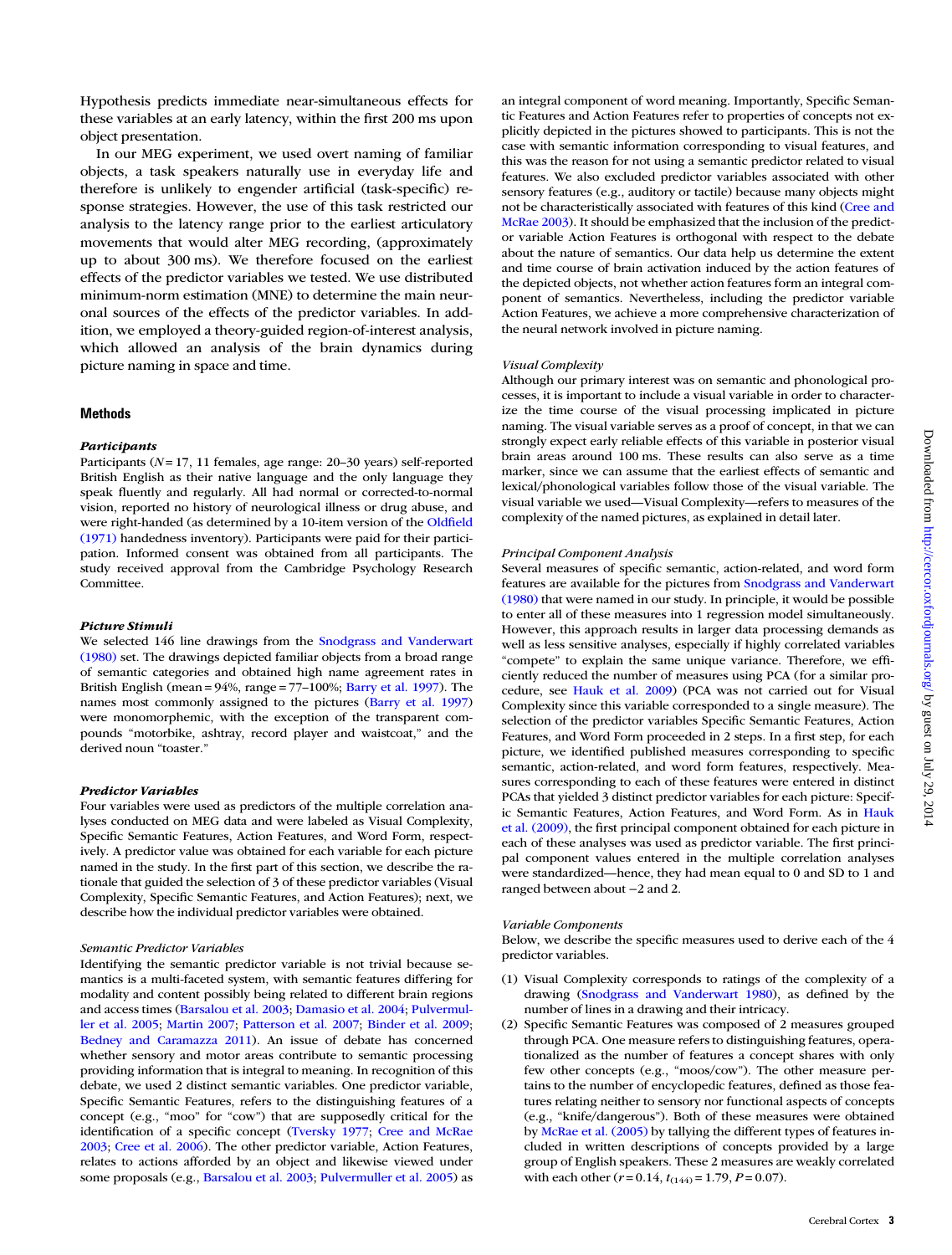- (3) Action Features was obtained through PCA grouping 2 measures of actions associated with an object. One measure was also collected by [McRae et al. \(2005\)](#page-11-0) and refers to ways in which people interact with objects ("knife/cutting"). The other measure [\(Magnie](#page-11-0) [et al. 2003\)](#page-11-0) is a rating of the ease with which related actions are mimed in response to the same object pictures presented in our study. These 2 measures are strongly correlated with each other ( $r = 0.49$ ,  $t_{(144)} = 6.87$ ,  $P < 0.0001$ ).
- (4) Word Form was obtained from 2 measures of picture names in British English: word length (number of phonemes) and number of phonological neighbors (words of the same length as a picture name but differing by 1 phoneme; norms from [Balota et al. 2007\)](#page-10-0). Effects of neighborhood size have been demonstrated in word production and explained as reflecting activation spreading to words phonologically related to the target—for example, the activated neighbors of "cat" include "cot, bat, mat, etc." ([Harley and Brown](#page-11-0) [1998;](#page-11-0) [Vitevitch 2002](#page-12-0); [Dell and Gordon, 2003](#page-11-0)). Word length and neighborhood size are strongly correlated with each other  $(r = -0.68, t_{(144)} = 11.24, P < 0.0001)$ . Because word length and neighborhood size are strongly correlated with word frequency (rs = −0.51 and 0.46, respectively), log-transformed frequencies (from CELEX, [Baayen et al. 1993](#page-10-0)) were also included in the PCA that yielded the Word Form predictor.

Examples of pictures with high and low coefficient values for each of the predictor variables are shown in Table 1.

Correlation coefficients between predictor variables and measures from which predictor variables were derived are shown in Table [2.](#page-4-0) Predictor variables were correlated strongly with the measures from which they were derived (mean  $r = 0.87$ ) but weakly with the other measures (mean = 0.17;  $t_{(21)} = 15.47$ ,  $P < 0.0001$ ). Although multiple linear regression can deal with collinearity of predictor variables, it is desirable that predictor variables are weakly correlated with each other. This held among our predictor variables  $(r=0.09-0.23;$  see Table [2](#page-4-0)), with the exception of the visual and action predictors that were moderately correlated  $(r = -39)$ .

## Picture-Naming Task

All stimulus pictures were shown as black line drawings on a white background and were projected on a screen covering an area within about  $4^{\circ} \times 4^{\circ}$  of the central visual field. In each trial, the fixation point (a cross) was shown for 600 ms and immediately replaced by a picture, which remained in view for 600 ms. Inter-trial intervals varied between 2.4 and 2.8 s. Order of presentation was randomized and differed across participants. E-prime (Psychological Software Tools, 2002) was used for picture presentation and naming latency recording. Naming latencies were determined as the time elapsing between picture onset and the beginning of vocalization and were recorded on line using OPTIMIC™ optical microphone. Participants were instructed to verbally name the pictures as fast as possible without hesitations or stammering. Participants named the whole picture set before the experiment to familiarize with the materials and a second time during the experiment proper. No feedback was provided to participants about the names they selected for the pictures.

## Table 1

Examples of pictures with high/low coefficient values for each predictor variable

| Predictor variable                                 | Coefficient values                                     |                                                             |  |  |  |
|----------------------------------------------------|--------------------------------------------------------|-------------------------------------------------------------|--|--|--|
|                                                    | High                                                   | Low                                                         |  |  |  |
| Visual Complexity<br>Specific Semantic<br>Features | Motorbike, peacock, piano<br>Tiger, potato, cake, lion | Pear, box, skirt, envelope giraffe<br>Pipe, bow, harp, ball |  |  |  |
| <b>Action Features</b>                             | Screwdriver, shoe, gun,<br>spoon                       | Swan, ant, leopard, pineapple                               |  |  |  |
| Word Form                                          | Door, car, chair, tie                                  | Caterpillar, screwdriver, helicopter,<br>strawberry         |  |  |  |

### MEG: Recording Procedure

MEG was measured in the magnetically shielded MEG booth at the MRC Cognition and Brain Sciences Unit in Cambridge, UK, using the 306-channel Neuromag Vectorview system (Elekta AB), and combining 204 planar gradiometers and 102 magnetometers at a sampling rate of 1000 Hz. The following positions were digitized before the MEG recording session for movement compensation in the Maxfilter software (below) and for accurate coregistration with MRI data using a 3Space Isotrak II System: 1) 5 head position indicator coils, 2) 3 anatomical landmark points (nasion and preauricular points), and 3) 50–100 additional randomly distributed points (head shape). The electrooculogram (EOG) was recorded bipolarly through electrodes placed above and below the left eye (vertical EOG) and at the outer canthi (horizontal EOG).

## MEG Data Analysis: Preprocessing

In a first step, the signal-space separation (SSS) method implemented in the Neuromag Maxfilter software (version 2.0) was applied to our MEG data in order to remove artifacts likely to arise from sources distant from the sensor array. The spatio-temporal variant of SSS as well as movement compensation was applied, and statically bad channels were interpolated. Data were then band-pass-filtered between 0.1 and 40 Hz using the MNE software [\(http://www.nmr.mgh.harvard.](http://www.nmr.mgh.harvard.edu/martinos/userInfo/data/sofMNE.php) [edu/martinos/userInfo/data/sofMNE.php](http://www.nmr.mgh.harvard.edu/martinos/userInfo/data/sofMNE.php)) and the procedure described in [Gramfort et al. \(2014\)](#page-11-0). For averaging and regression analysis, data were divided into epochs of 600 ms length, starting 100 ms before picture onset and ending at 500 ms after picture onset. Epochs terminated before the onset of most of the spoken responses to avoid artifacts generated by articulatory movements. Epochs were rejected when maximum–minimum amplitudes in the 100- to 500-ms interval exceeded the following thresholds: 150 µV in the EOG, 2500 fT in magnetometers, and 1000 fT/cm for gradiometers. After removing trials with errors and artifacts, an average of 121 trials (SD = 23) per participant were entered in analyses.

#### Regression Analysis of MEG Data

Regression analysis was applied in the same way as described previously for EEG data [\(Hauk et al. 2009\)](#page-11-0). Solving the linear-regression equation  $y = Xb$ , where y represents the vector of measurements at 1 sensor and for 1 post-stimulus latency across  $n$  trials,  $X$  is the  $n$ -by-4 design matrix containing the 4 predictor variables (Visual Complexity, Specific Semantic Features, Action Features, and Word Form) and b includes the 4 event-related regression coefficients (ERRCs) that reflect the relationship between predictor variables and data (i.e., 1 element for each predictor variable). The solution of this equation results in a linear estimator  $G(4-by-n)$  for each predictor variable, which is multiplied with the data y in order to obtain the ERRCs b for a particular channel and latency. This means that for each channel, latency, and predictor variable, the resulting ERRC is a weighted average of all trials, where the weighting coefficients are determined by the linear estimators in G. Baseline correction with respect to a 100-ms pre-stimulus interval was applied to each epoch before applying the weightings. An important feature of ERRCs is that source analysis can be applied to these data as for conventional averages or difference data ([Hauk et al. 2006\)](#page-11-0). Furthermore, this procedure allows using the same response set across predictor variables.

It is important to note that linear regression analysis is an extension of—but not fundamentally different from—traditional factorial analysis. A factorial analysis can be described as a special case of regression, in which, for example, all items of 1 category are weighted by a factor  $1/n$ , and the other category by  $-1/m$  (where *n* and *m* are the numbers of items within the categories, respectively). In our regression analysis, these values vary from item to item depending on the predictor variables. The resulting ERRCs can therefore be interpreted and analyzed similarly to the results from traditional subtraction designs.

The main conclusions of our study will be drawn from region-ofinterest analyses in source space. However, in ERP studies, it is standard to present data also in signal space ([Picton et al. 2000](#page-11-0)).

In order to describe the time course of our data and to determine peaks and latency ranges of interest, we displayed the root-mean-square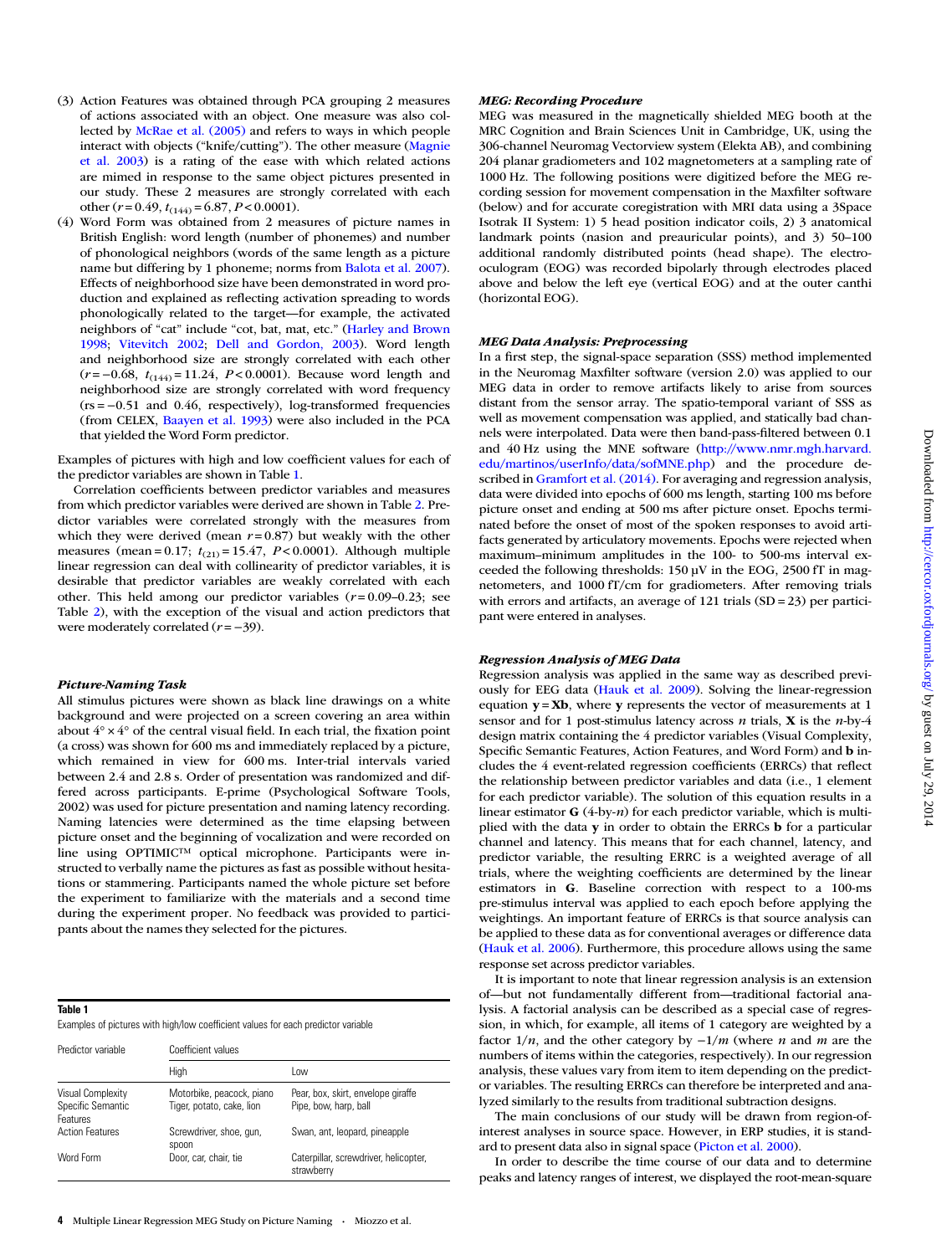## <span id="page-4-0"></span>Table 2

Correlation coefficients between predictor variables and variable components

| <b>Predictor Variable</b>                                 | Predictor variable   |                               |                          |                          |                  |                   |                    |                     |
|-----------------------------------------------------------|----------------------|-------------------------------|--------------------------|--------------------------|------------------|-------------------|--------------------|---------------------|
|                                                           | Visual<br>Complexity | Specific Semantic<br>Features | <b>Action Features</b>   |                          |                  |                   |                    |                     |
| <b>Visual Complexity</b><br>Specific Semantic<br>Features | 0.12                 |                               |                          |                          |                  |                   |                    |                     |
| <b>Action Features</b><br>Word Form                       | $-0.39$<br>$-0.23$   | $-0.20$<br>08                 | 0.19                     |                          |                  |                   |                    |                     |
| <b>Predictor Variable</b>                                 |                      |                               |                          | Variable Components/Type |                  |                   |                    |                     |
|                                                           | Visually related     | Semantically related          |                          |                          | Action related   | Word Form related |                    |                     |
|                                                           | Complexity           | <b>Distinct Features</b>      | Encyclopedic<br>Features | Number<br>Actions        | Mimed<br>Actions | Word<br>Frequency | Number<br>Phonemes | Number<br>Neighbors |
| <b>Visual Complexity</b>                                  | 1.0                  | 0.09                          | 0.11                     | 0.32                     | $-0.35$          | $-0.24$           | 0.14               | $-0.21$             |
| Specific Semantic<br>Features                             | 0.12                 | .084                          | 0.84                     | 0.06                     | $-0.29$          | 0.19              | $-0.02$            | 0.02                |
| <b>Action Features</b>                                    | $-0.39$              | $-0.01$                       | $-0.33$                  | 0.86                     | 0.86             | 0.22              | $-0.09$            | 0.17                |
| Word Form                                                 | $-0.23$              | 0.16                          | $-0.01$                  | 0.12                     | 0.20             | $-0.77$           | 0.89               | 0.88                |

Correlation coefficients with the predictor variables in bold.

(RMS) of the signal-to-noise ratio (SNR) across all magnetometers and gradiometers. The computation of SNRs prior to RMS is useful because it renders the values for all channels unitless (original measurements are in T and T/m, respectively) and allows the computation of a combined measure for display. This is appropriate since source analysis was computed from the combination of all sensors as well.

#### brain across all participants, and grand-averages were computed. These grand-averages were then displayed on the inflated average cortical surface.

#### ROI-Driven Analyses

Source Estimation

Distributed minimum-norm source estimation was applied following standard procedure in the MNE software package ([http://www.nmr.](http://www.nmr.mgh.harvard.edu/martinos/userInfo/data/sofMNE.php) [mgh.harvard.edu/martinos/userInfo/data/sofMNE.php](http://www.nmr.mgh.harvard.edu/martinos/userInfo/data/sofMNE.php)). Minimumnorm estimation makes minimal assumptions about the structure of the brain generators (e.g., their number or locations) and is optimal for the analysis of complex or completely unknown source configurations within the general resolution limits of MEG measurements ([Hämäläi](#page-11-0)[nen and Ilmoniemi 1994](#page-11-0); [Hauk and Pulvermuller 2004](#page-11-0), [Hauk et al.](#page-11-0) [2011\)](#page-11-0). The noise covariance matrices were computed for each experimental session since noise levels may change between sessions. However, source estimates for different predictors were based on the same noise covariance matrices that were computed for baseline intervals of 200 ms duration before picture onset. For regularization, we specified an SNR of 3 in the MNE software. The choice of SNR = 3 approximately corresponds to 10% of unexplained variance, which, based on the results in Figure [1](#page-5-0), is a realistic estimate for the peak latencies presented in Figure [2](#page-6-0).

MEG sensor configurations and MRI images obtained for each participant were co-registered based on the matching of 1) digitized locations on the scalp surface (varying in number between ∼50 and 100 across participants) with 2) the reconstructed scalp surface from the FreeSurfer software (see below). High-resolution structural T1-weighted MRI images were acquired in a 3T Siemens Tim Trio scanner at the MRC Cognition and Brain Sciences Unit in Cambridge (UK) using a 3D MPRAGE sequence, field-of-view  $256 \times 240 \times 160$  mm, matrix dimensions  $256 \times$  $240 \times 160$ , 1 mm isotropic resolution, TR = 2250 ms, TI = 900 ms, TE = 2.99 ms, flip angle 9°. Structural MRI images were processed using automated segmentation algorithms of the FreeSurfer software (Version 4.3; [Fischl et al. 2001](#page-11-0)). The result of the FreeSurfer segmentation was processed further using the MNE software package (Version 2.6). The original triangulated cortical surface (consisting of several hundred thousand vertices) was down-sampled to a grid using the traditional method for cortical surface decimation with an average distance between vertices of 5 mm, which resulted in approximately 10 000 vertices. A boundary element model containing 5120 triangles was created from the inner skull surface, which was generated using a watershed algorithm. Dipole sources were assumed to be perpendicular to the cortical surface. Source estimates were computed for each participant and predictor variable. The individual results were morphed to the average

ROIs analyses were conducted on 6 left hemisphere cortical areas that prior studies have associated with the specific processes investigated in the present study. The occipital ROI was chosen because of its involvement in visual processing. The middle and inferior temporal cortex has consistently been shown to be involved in semantic processing [\(Indefrey and Levelt 2004](#page-11-0); [Vigneau et al. 2006;](#page-12-0) [Mechelli et al. 2007;](#page-11-0) [Binder et al. 2009](#page-10-0)), and effects of Specific Semantic Features were expected especially in ROIs extending over these temporal regions. With respect to Action Features, we focused on the ventral premotor cortex (vPMC), one component of the brain network processing knowledge about actions ([Boronat et al. 2005;](#page-10-0) [Saccuman et al. 2006](#page-11-0); [Beuchanp](#page-10-0) [and Martin](#page-10-0) 2007; [Rueschemeyer et al. 2010\)](#page-11-0), which in turn is part of a larger temporal-frontal network supporting object knowledge [\(Martin](#page-11-0) [2007;](#page-11-0) [Rizzolatti and Sinigaglia 2010](#page-11-0)). Left cortical areas previously associated with word form processing include middle temporal and posterior superior temporal ([Indefrey and Levelt 2004](#page-11-0); [Graves et al. 2007;](#page-11-0) [Wilson et al. 2009](#page-12-0); [Peramunage et al. 2010\)](#page-11-0), and effects of Word Form were anticipate in ROIs centered in these areas. An additional ROI was localized in inferior frontal cortex, a region that has been suggested to play a role in phonological, semantic, and action-related processing (e.g., [Bookheimer 2002;](#page-10-0) [Pulvermuller and Fadiga 2010;](#page-11-0) [Rizzolatti and](#page-11-0) [Sinigaglia 2010\)](#page-11-0). This ROI was chosen not only to ascertain whether effects of semantic, action-related, and/or word form predictors appear in IFG but also to determine whether activation in picture naming spreads from posterior to frontal brain regions within approximately 100- to 200-ms time interval. ROIs were defined based on the source estimates for the average across all pictures (i.e., on a condition orthogonal to the predictor variables) (Fig. [3\)](#page-6-0).

Our main analysis focused on regions of interest described in previous literature, such as the meta-analysis of [Indefrey and Levelt \(2004\).](#page-11-0) Most of previous localization results are based on fMRI or PET data. These should not be directly imposed on source estimates from EEG/ MEG data, since the latter have limited spatial resolution and are prone to systematic mis-localization ([Molins et al. 2008](#page-11-0); [Hauk et al. 2011\)](#page-11-0). We therefore defined the general regions of interest based on previous literature (e.g., middle temporal lobe) but selected the precise ROI for our data analysis based on the most prominent activation peak within this region in our brain-wide source estimates obtained for all participants and all pictures averaged together (ROIs are illustrated as white circles in Figure [4\)](#page-7-0). Specifically, ROIs were localized on cortical regions where, upon visual inspection using the mne\_analyze function in the MNE software package, we observed the greatest activation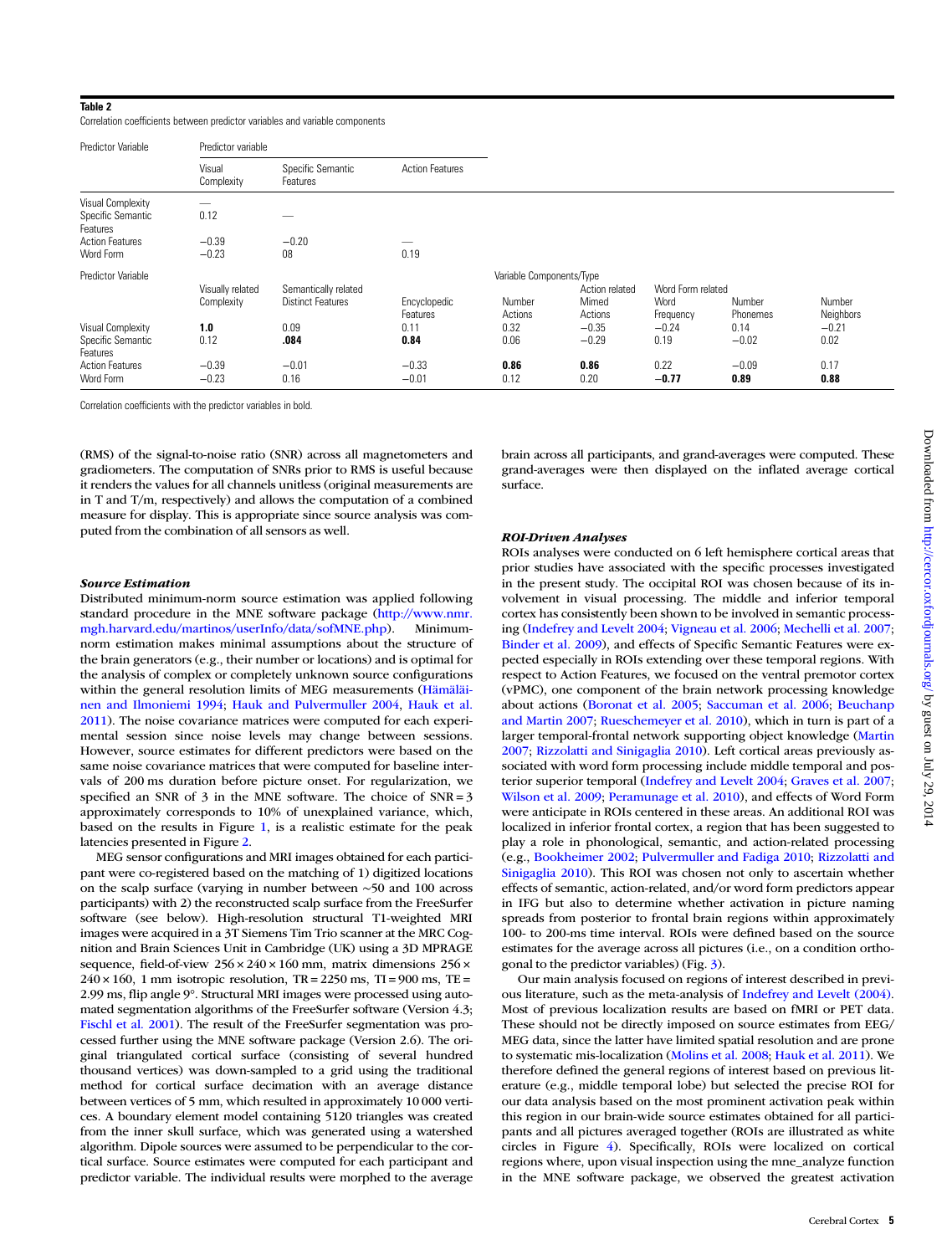<span id="page-5-0"></span>

Three peaks were observed, at 102, 165, and 246 ms, respectively. Grand average dSPM snapshot of activation obtained with MNEs at those peak latencies are presented for the left and right cerebral hemispheres on inflated cortical surfaces showing sulci as darker gray areas and gyri as lighter areas. Color scales indicate dSPM values. Note the different scales. Activation shows a posterior–anterior direction of spreading within the 100- to 300-ms interval.

throughout the recording epoch. Note that comparisons of amplitudes between ROIs are usually not informative because they may simply reflect different sensitivities of the sensor configuration to different brain areas. Our hypotheses were therefore tested for ROIs separately. Specifically, intensity values for each ROI and each ERRC were tested within time intervals of theoretical significance and subjected to twotailed t-tests against the zero distribution. A significant result indicates that the predictor variable significantly modulates the brain activity in a specific ROI. Because intensity values are biased toward a non-zero (positive) mean, the average value in the latency range −50 to +50 ms was subtracted before analysis. A baseline interval extending beyond stimulus onset was chosen in order to be temporally closer to the effects of interest and to allow for some variation in noise levels over time—the analysis is therefore more conservative than a pre-stimulus baseline.

#### **Results**

## Behavioral Results

Responses that were excluded from naming latency analyses as well as MEG analyses included: 1) other names than those listed in [Barry et al. \(1997\)](#page-10-0) (3.8%), 2) responses preceded by hesitations or stuttering  $(0.8\%)$ , 3) exceedingly fast (>300 ms) or slow  $(2s)$  response onsets  $(2.9\%)$ , and 4) outliers (responses exceeding a participant's mean latency by  $>2.5$  SD; 2.1%). After these exclusions, the number of remaining responses was equal to 2244. Mean naming latency was equal to 722 ms (SD = 197). Entered in a multiple regression, the 4 variables (Visual Complexity, Specific Semantic Features, Action Features, and Word Form) proved to be significant predictors of correct naming latencies  $(F(4, 141) = 5.58, P = 0.0003)$ . Furthermore, as revealed by a stepwise regression, Word Form was the only variable that reached significance  $(P = 0.05)$ ;  $t = 4.30$ ,  $P < 0.0001$ ). This result possibly reflects the fact that Word Form is the variable most closely associated with naming latencies, a measure of the time it takes to start producing word forms.

## Picture-Evoked Magnetic Brain Responses

To provide an overview of the brain activity generated by picture naming, we analyzed the event-related fields averaged across all pictures and participants (grand mean). As evident from Figure 1, which shows the SNRs derived for the grand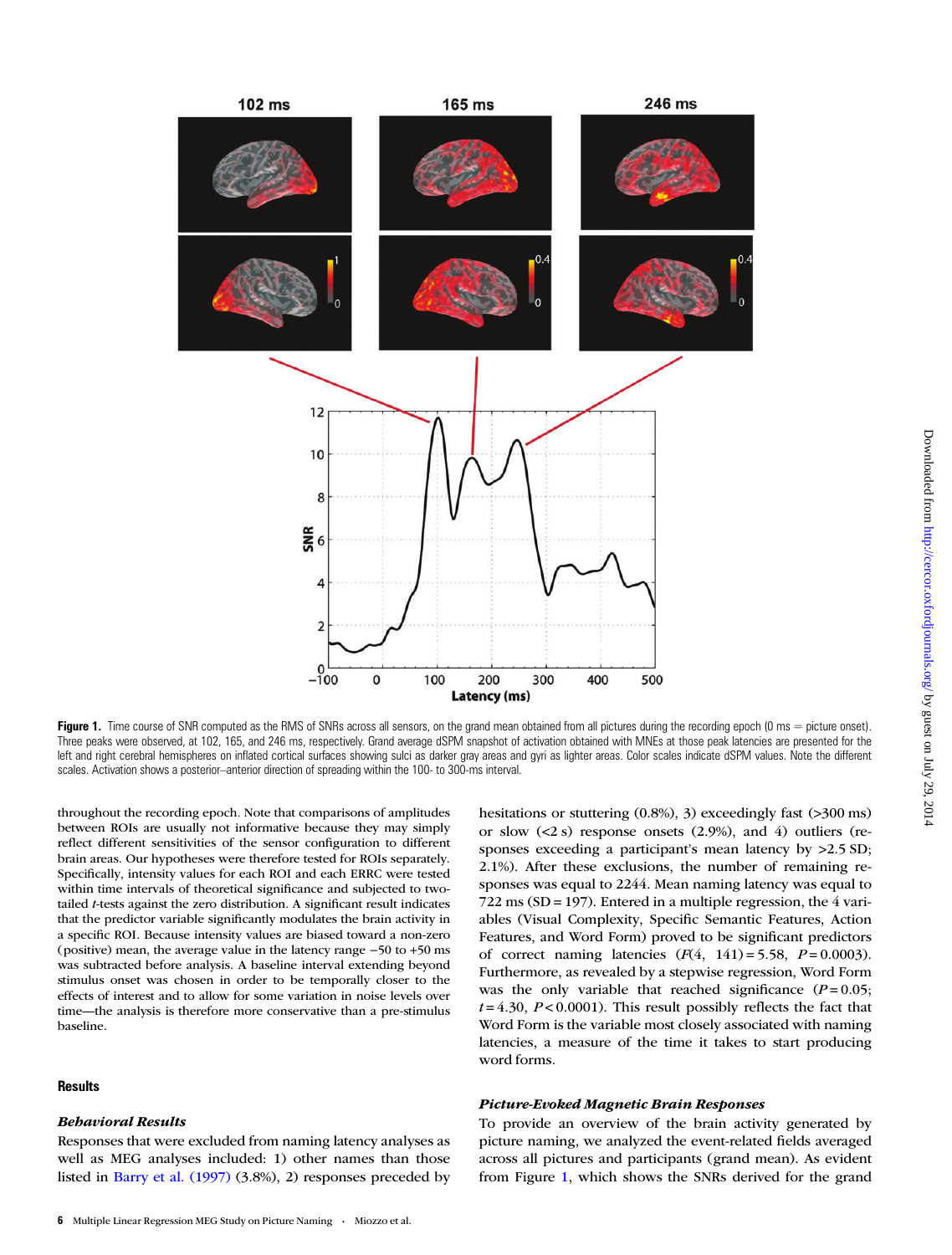<span id="page-6-0"></span>

Figure 2. Root-mean-square of SNRs (similar to Fig. [1\)](#page-5-0) for ERRCs of individual predictors (Visual Complexity, Specific Semantic Features, Action Features, and Word Form; 0 ms = picture onset). The visual predictor showed a first peak at 96 ms. The semantic, action, and word form predictors had peaks at about 150 ms.



Figure 3. The MNEs at peak latencies corresponding to each predictor (Visual Complexity, Specific Semantic Features, Action Features, and Word Form) as revealed by the ERRCs reported in Figure 2. MNEs are shown for the left and right cerebral hemispheres on inflated cortical surfaces. Color scales indicate ERRC values. Note the different scales.

mean (gradiometers and magnetometers combined), pictures generated a first prominent peak at about 100 ms. SNRs revealed 2 additional prominent peaks with maxima at 165 and 246 ms, respectively. Overall, picture naming seems to generate the largest activity in the 100- to 300-ms time-window. The distributed MNE maps presented in Figure [1](#page-5-0) show the pictureevoked brain responses unfolding in the 100- to 300-ms interval. At 102 ms, activation was mostly confined to bilateral posterior occipital areas. At 165 ms, activation had already spread anteriorly in both hemispheres, particularly over the anterior occipital area and the inferior and middle region of the posterior temporal area, and further activation also appeared in parietal cortex and inferior and superior frontal

cortex. At 246 ms, activation in anterior temporal, inferior frontal, and middle prefrontal areas increased.

# Predictor Effects Revealed by Event-Related Regression **Coefficients**

We obtained ERRCs for each of the 4 predictors (Visual Complexity, Specific Semantic Features, Action Features, and Word Form). The significance of ERRCs was tested against zero in both signal and source space. The time courses of activations for individual ERRCs are displayed in Figure 2 as SNRs across all sensors, similar to Figure [1](#page-5-0). The ERRC of the visual predictor exhibited the earliest peak, at 96 ms, as expected. The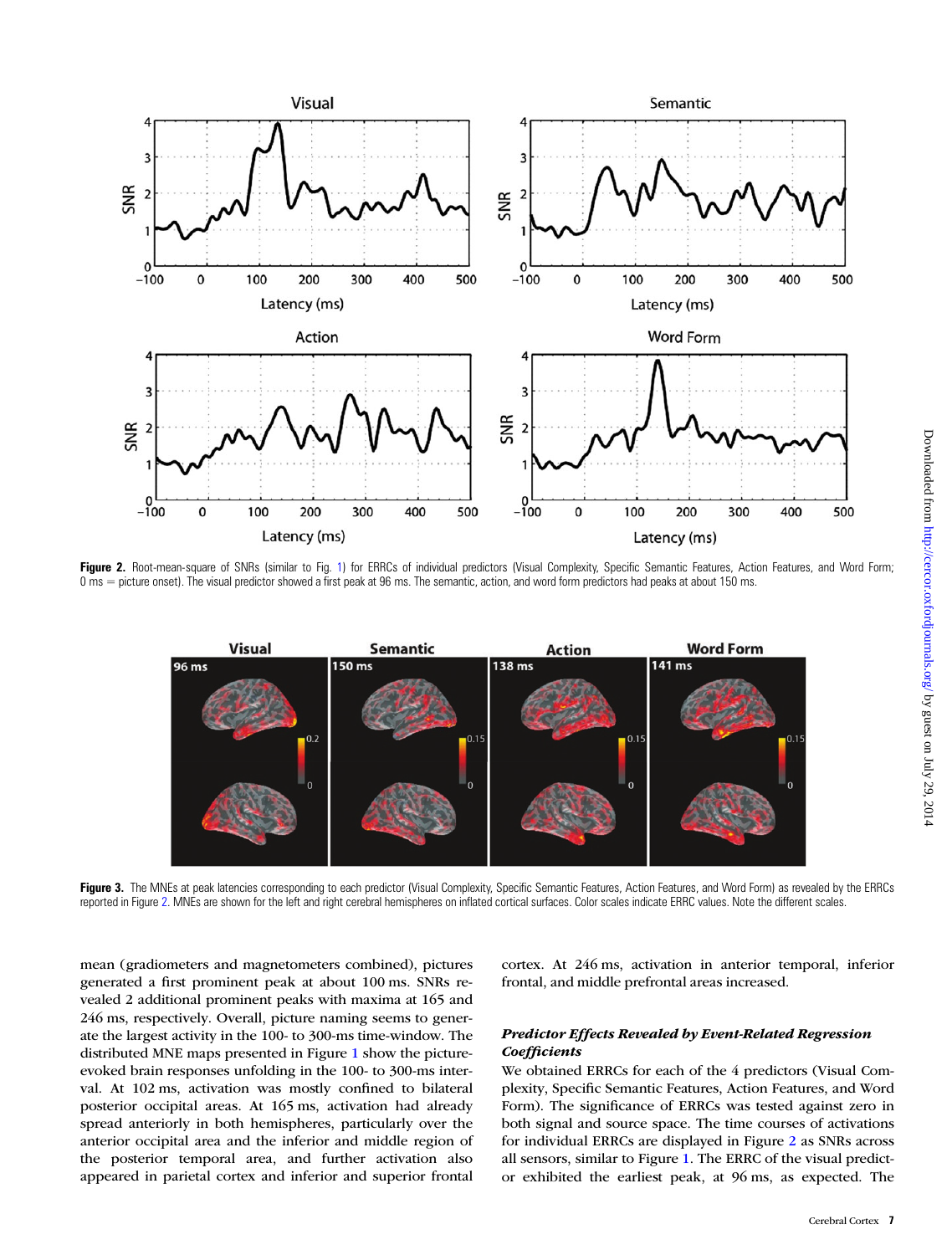<span id="page-7-0"></span>

Figure 4. Regions of interest tested with the 4 predictors (Visual Complexity, Specific Semantic Features, Action Features, and Word Form) during the 130- to 160-ms interval. ROIs were localized in the following left hemisphere areas: occipital (Occ), posterior inferior temporal gyrus (pITG), posterior middle temporal gyrus (pMTG), posterior superior temporal gyrus (pSTG), inferior frontal gyrus (IFG), and ventral premotor cortex (vPMC). ROIs are projected on the grand average dSPM snapshot of activation in left hemisphere at 160 ms (the color scale indicates dSPM values). For each predictor and each ROI, graphs illustrate the ERRCs averaged across the 130- to 160-ms time interval. Vertical bars correspond to standard errors. Asterisks indicate ERRCs with values significantly greater than 0 at a specific location  $(P = 0.007$  corrected for testing of multiple loci).

ERRCs of the semantic, action, and word form predictors showed peaks around 150 ms. These results suggest a processing of semantic features, action knowledge, and word forms starting already around 150 ms.

## ROI Analyses of Cortical Source Dynamics

To localize and further assess cortical activation associated with each predictor, ERRCs were submitted to source estimation, and the resulting local activations were analyzed within pre-specified ROIs (shown in Fig. 4). Figure [2](#page-6-0) shows that the largest SNR values were present around 150 ms. Because a latency interval around the largest SNR values is most likely to yield reliable source estimates, localizations were obtained and analyzed within a 130- to 160-ms window.

The predictor effects on ERRC sources were tested at each ROI against the zero distribution using *t*-tests with  $P = 0.008$ (corrected for the 6 loci examined with each predictor). Significant effects appeared at the following locations for specific predictor variables:

- in the occipital area for Visual Complexity  $(t_{(16)} = 3.67,$  $P = 0.002$ ;
- in the posterior inferior temporal area for Specific Semantic Features ( $t_{(16)} = 3.53$ ,  $P = 0.004$ );
- in the vPMC  $(t_{(16)} = 3.12, P = 0.006)$  and IFG  $(t_{(16)} = 3.77,$  $P = 0.001$ ) for Action Features;
- in the posterior middle temporal area for Word Form  $(t_{(16)} = 3.92, P = 0.001)$  and Visual Complexity  $(t_{(16)} = 5.59, P = 0.001)$  $P < 0.001$ ).

No other significant effects occurred in this early latency range. The entire data set is presented in Figure 4. Overall, the significant effects observed in the 130- to 160-ms interval demonstrate considerable time overlap in the processes supporting the access to information about meaning, actions related to objects, and word forms.

#### General Discussion

We investigated the spatio-temporal dynamics of language production in an overt picture-naming task employing multiple linear regression analysis of MEG data. Our regression model contained 1 variable describing visual complexity of the pictures, 2 variables describing specific and action-related semantic properties, respectively, and 1 variable accounting for aspects of the form of picture names. Visual Complexity produced noticeable effects already around 100 ms in occipital brain areas, as expected. Crucially, at the early latency of 150 ms, left-hemispheric perisylvian brain regions revealed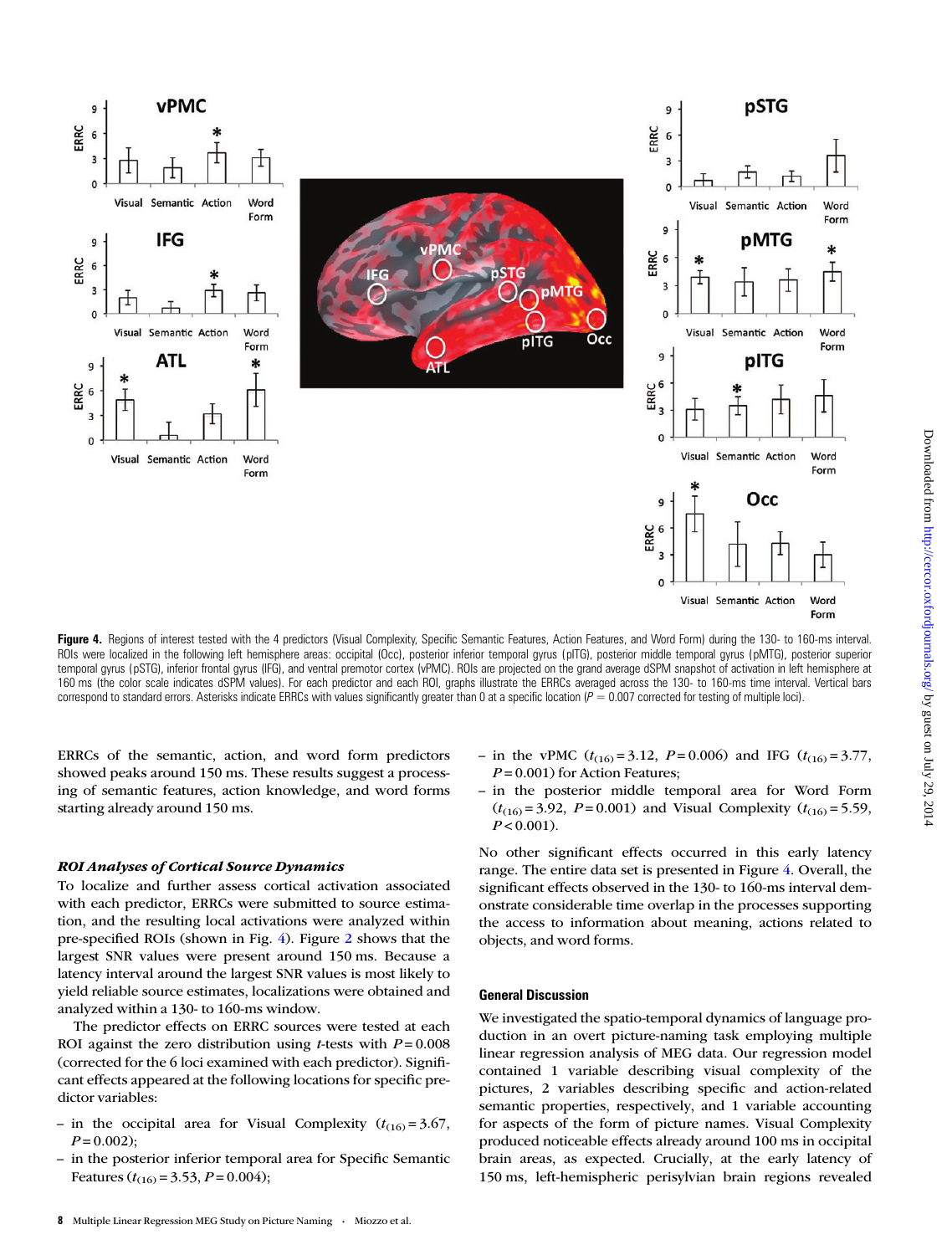simultaneous effects of semantic and phonological variables. This matches the predictions of the Simultaneous Ignition hypothesis but contradicts those of the Semantic Priority hypothesis. A further noteworthy finding was that effects were observed in brain loci that previous research linked to the processes corresponding to the individual predictors (the posterior inferior temporal area for the semantic predictor, the vPMC and IFG for the action predictor, and the posterior middle temporal area for the word form predictor). This consistency of localization patterns provides cross-validation for our MEG multiple correlation data.

Altogether, our results suggest several major conclusions. First, there were indications that semantic and phonological features were retrieved closer in time than previously assumed. Second, we observed a fast activation of a left frontotemporal network supporting the processing of meaning and word forms in language production. A third conclusion concerns the localization of 2 different kinds of semantic effects: within 200 ms from picture presentation, activation started to appear not only in posterior inferior temporal areas responding to distinguishing semantic features but also in the IFG and the vPMC where activation was correlated with the degree to which objects are related to action knowledge [\(Grafton et al. 1997](#page-11-0); [Chao and](#page-10-0) [Martin 2000](#page-10-0); [Pulvermuller et al. 2005;](#page-11-0) [Saccuman et al. 2006](#page-11-0)). The final conclusion is methodological in nature: our results further confirm that multiple linear regression is a sensitive tool for the analysis of specific early brain mechanisms in language processing. This had been shown in previous studies on word perception and comprehension ([Hauk et al. 2006,](#page-11-0) [2009\)](#page-11-0), and here we extend this conclusion to language production in picture naming. The implications of these major results are discussed in the remaining sections of the General Discussion.

# Simultaneity of Semantic and Lexico-Phonological Access in Picture Naming

We found early effects (∼150 ms) of the Word Form variable in posterior middle temporal cortex, the brain area where the effect was expected based on previous neuroimaging studies of verbal object naming. There are converging findings suggesting early activation of word forms near the cortical regions where effects of the Word Form predictor were observed. In picture naming, [Strijkers et al. \(2010\)](#page-12-0) found that ERPs started to diverge between pictures with high- versus low-frequency names within 200 ms after picture presentation. The time of this word frequency effect is close to the time point where we found that of our Word Form predictor, a composite variable that also included word frequency. Furthermore, effects of frequency and phonological neighborhood—2 of the variables included in the Word Form predictor—had their loci in posterior temporal areas in fMRI investigations of picture naming [\(Graves et al. 2007;](#page-11-0) [Wilson et al. 2009](#page-12-0); [Peramunage et al.](#page-11-0) [2010](#page-11-0)), thus in close proximity to the middle temporal area where effects of the Word Form predictor appeared in MEG. There are similarities also between the time courses of the effects of the Word Form predictor and the ERP correlates of cognates recorded in picture naming with Spanish–Catalan bilinguals ([Strijkers et al. 2010](#page-12-0)). Whether the name of a picture is a cognate and thus sounds similarly between languages as "libro/libre," the translation of "book" in Spanish and Catalan—is a feature of the word related to phonological form.

The finding that ERPs started to diverge within 200 ms after picture presentation could be interpreted as suggesting an early activation of word forms.

The precise points in time at which activation associated with visual, semantic, and word form processing appeared in our study might in part reflect specific characteristics of the naming task we adopted. These time markers might change slightly as naming conditions vary. In particular, intention to speak and repetition are both features that likely affected these time markers. ERP results from [Strijkers et al. \(2011\)](#page-12-0) highlight the relevance of intention to speak. [Strijkers et al. \(2011\)](#page-12-0) found event-related brain potentials indexing word frequency appearing at about 150 ms in picture naming and 200 ms later in picture categorization, a task in which intention to speak is lacking. To the extent that frequency effects are linked to lexical processing (semantic and/or phonological), the earlier onsets of frequency effects in naming were interpreted as reflecting top-down influences that result in the pre-activation of the neural network implicated in naming and ultimately faster neuronal responses in tasks with explicit intention to speak (Strijikers [et al. 2011](#page-12-0)). Similar forms of top-down pre-activation likely contributed to our MEG findings of early semantic and phonological effects in picture naming. Naming repetition is a further aspect of our study that deserves attention. It should be recalled that pictures were named twice—before the experiment to familiarize participants with the material and during the experiment. Repetition reduces naming latencies and affects brain responses, as indicated, for example, by decreased brain activity (repetition suppression; [Desimone 1996;](#page-11-0) [Grill-Spector et al. 2006;](#page-11-0) [Schachter et al. 2007](#page-12-0)). It should be emphasized that while previous data make it likely that intention to speak and repetition determined faster activation, they do not indicate that intention to speak and repetition could have affected the temporal relationship of the various processes of naming. On the contrary, some MEG data [\(Matsumoto](#page-11-0) [and Iidaka 2008](#page-11-0); [Friese et al. 2012\)](#page-11-0) suggest that repetition affects multiple processes involved in naming, and thus, it is likely to leave the temporal relationship across these processes essentially unchanged.

Taken together these results lead us to tentatively propose phonological activation at about 150 ms. Accordingly, phonological and semantic activation would occur within similar latency ranges in picture naming. This result pattern is consistent with the Simultaneous Ignition hypothesis that proposes near-simultaneous and parallel activation of semantic and phonological features in picture naming. In contrast, the present results seem difficult to reconcile with the Semantic Priority hypothesis, under which semantic processing starts ahead of phonological processing.

## Why are Semantic and Phonological Information Simultaneously Accessed in Picture Naming?

One reason for proposing near-simultaneous phonological and semantic access at a latency of about 150 ms might lie in the nature of neuronal circuits in the brain. As shown by neurocomputational simulations, strong within-circuit connections may support an almost instantaneous ignition of neural activation, even within brain circuits involving distant cortical areas (for review, [Pulvermuller et al. 2009](#page-11-0)). This sort of account could be extended to naming assuming a discrete functional circuit that connects, by strong neuronal links, neuronal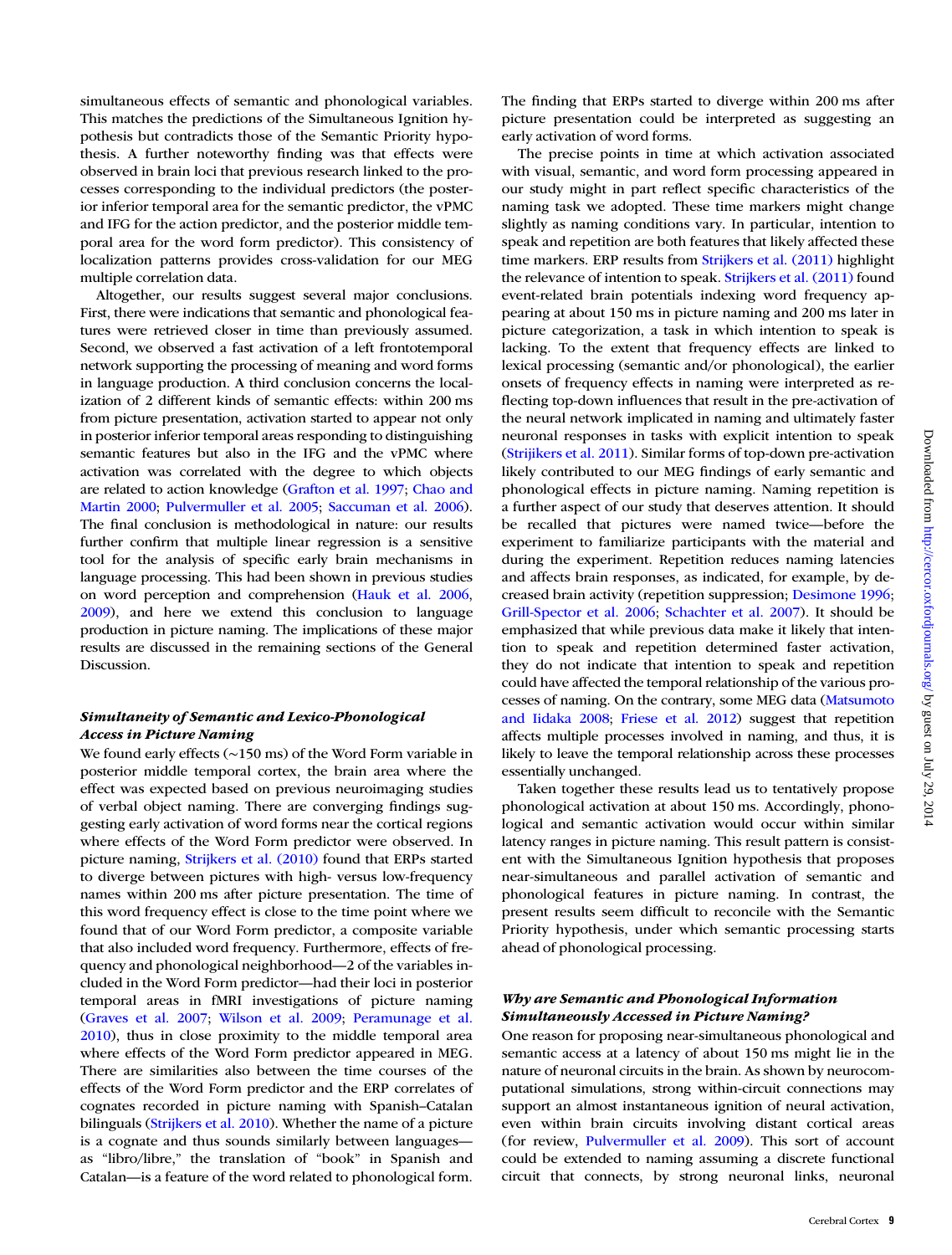subpopulations specialized for phonological and semantic processing, respectively. The phonological sub-circuits recruit perisylvian cortex, in particular superior temporal and premotor cortex, whereas the semantic sub-circuits engage overlapping and immediately adjacent fields in middle temporal gyrus and IFG. The close vicinity between these areas may account for the overlap in time we found with semantic and phonological variables. Even though future research will reveal a minimal temporal delay between the first neurophysiological indexes of access to semantic and phonological information in picture naming, such delay will likely be in the range of few milliseconds, not the range of 50 to 100 ms, as serial models of speech production have proposed.

A critical question concerns the plausibility of linking visual representations of objects to phonological representations of object names. Visual–semantic associations and visual–phonological associations are both vastly arbitrary and thus may raise equivalent challenges from a learning point of view. Nevertheless, having activation converging on word forms from 2 sources (visual and semantic) may facilitate and speed up word form selection—not a trivial advantage when we take into account the speed and accuracy demonstrated by adult speakers. But visual–phonological associations may be of considerably importance during language acquisition. While learning to speak, a child hears the names of visual objects or is explicitly taught those names as attention is drawn to specific objects in the visual scene. Associations between names and objects are often established even if the child's semantic knowledge is very rudimentary, if not absent. While visualsemantic associations often represent the only viable means supporting children's word learning, associations of this type might routinely form even in adulthood, where they serve to corroborate word learning and facilitate word retrieval.

Visually presented letters activate phonology in reading, a notion on which there is universal consensus across theories on reading (as an example, see [Coltheart et al. 2001\)](#page-10-0). The Simultaneous Ignition hypothesis proposes to extend this notion to object naming. Although the core assumption of the Simultaneous Ignition hypothesis is not novel, it is proposed here very tentatively, and it is therefore understood that further empirical support is required. Nevertheless, if confirmed, it will have several implications for neurocognitive models of naming. A first implication concerns the Semantic Priority hypothesis and the widely held claim that only semantics mediates access to word forms in picture naming. This claim should be revisited. Furthermore, the Simultaneous Ignition hypothesis would spur neuroanatomical research on neural structures underlying vision–phonology interface. Finally, from a developmental perspective, the Simultaneous Ignition hypothesis raises the possibility of a gradual change through language acquisition, with naming depending considerably on visual–phonological connections early in acquisition when semantics is rudimentary, but increasingly less as semantic knowledge grows and can thus provide a robust support to word retrieval.

### Early Brain Correlates of Word Form Processing

Previous research has identified a large network of brain areas supporting phonological processes, extending across temporal and inferior frontal cortex. Some proposals and results have suggested a role of the posterior superior temporal cortex and whereas others have highlighted the importance of anteriortemporal ([Scott and Wise 2004\)](#page-12-0) or temporal-lateral regions [\(Uppenkamp et al. 2006](#page-12-0)). Further proposals suggested that the middle or middle/superior temporal cortex processes lexical representations of word sounds ([Damasio et al. 2004](#page-11-0); [Indefrey](#page-11-0) [and Levelt 2004](#page-11-0)). On the other hand, the inferior frontal cortex, especially the posterior premotor part of Broca's area, has been related to phonological processes based on neuroimaging results [\(Vigneau et al. 2006\)](#page-12-0) and recording of intracranial electrophysiology ([Sahin et al. 2009\)](#page-12-0), and inferior premotor cortex has been linked to articulatory information in both speech production and perception ([Pulvermuller and](#page-11-0) [Fadiga 2010\)](#page-11-0). This wide range of regions could not be confirmed by the effects of the Word Form predictor, whose MEG correlates were observed only in left posterior middle temporal regions. Some of these localization results may be disputed because obtained with fMRI, which integrates activation over several seconds after picture presentation, but there are important exceptions. Intracranial recordings obtained while participants silently produced inflectional variants of visually presented words (as in walk  $\rightarrow$  "walked"; [Sahin et al. 2009\)](#page-12-0) revealed modulation of electrophysiological responses related to word frequency in Broca's area at about 200 ms from word onset. Although comparisons between these data and those we obtained here should be drawn cautiously given the different eliciting stimuli (pictures vs. written words) and tasks (inflecting vs. naming), the data from [Sahin et al. \(2009\)](#page-12-0) suggest activation of Broca's area reflecting word frequency at about 200 ms in word production, a result not revealed by the phonological/lexical regressor variable in our MEG study. It might be possible that the activation pattern we observed reflects the composition of the original variables composing the Word Form predictor (word length, number of phonological neighbors, and word frequency). Brain areas supporting word from encoding may be differentially sensitive to each of these phonological features, so that activation patterns may vary as a function of the tested features. This will remain an issue for future research. Furthermore, the use of overt naming task restricted our analyses within a 0- to 300-ms window; however, it is possible that effects of the Word Form variable appear at later latencies, as suggested by modulation of electrophysiological responses induced by word length that [Sahin](#page-12-0) [et al. \(2009\)](#page-12-0) observed at about 450 ms in Broca's areas and left superior temporal regions.

temporal-parietal junction [\(Hickok and Poeppel 2000](#page-11-0), [2004](#page-11-0)),

Finally, 2 caveats need to be addressed here. One caveat is that our ROIs did not cover the entirety of temporal and IFG areas that prior research has implicated in phonological processing (most notably, the anterior temporal cortex and the whole Broca's area). The other caveat is that the lack of perisylvian (including superior temporal) activation should not be interpreted too strongly, as superior temporal and middle posterior temporal ROIs are quite close together, touching on the spatial resolution limits of current MEG source localization.

## Early Effects of Semantics

A recent meta-analysis of functional neuroimaging studies requiring semantic knowledge ([Binder et al. 2009\)](#page-10-0) not only revealed a wide brain network implicated in semantic processing, but also sub-regions in the network sensitive to certain types of semantic information, including action knowledge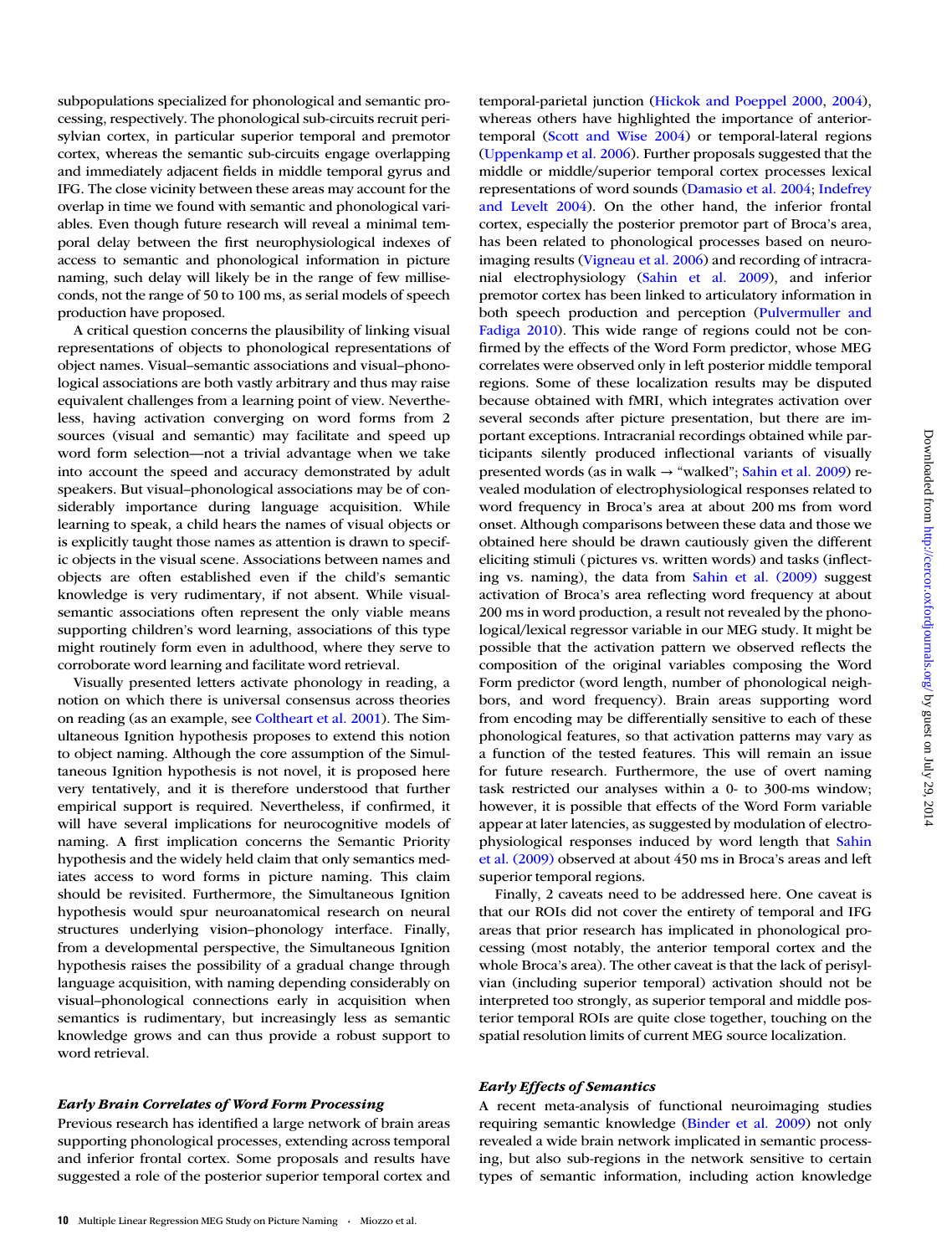<span id="page-10-0"></span>(in supramarginal gyrus) and supra-modal semantic features (in middle and inferior temporal gyrus). Crucially, systematic investigation of semantic cortical activation firmly linked premotor and motor cortex activation to the access to knowledge about word-related actions ([Hauk and Pulvermuller 2004;](#page-11-0) Boronat et al. 2005; Beuchamp and Martin 2007; [Pulvermuller](#page-11-0) [and Fadiga 2010](#page-11-0); [Rueschemeyer et al. 2010](#page-11-0)). Results from our ROI analyses align with these results in showing responsiveness to distinguishing semantic features and action knowledge in separate cortical regions (vPMC and IFG vs. inferior temporal gyrus). A novel contribution of our study is the demonstration that activation of these separate cortical regions occurs within the first 200 ms after the picture presentation that triggers naming processes. This finding is of particular relevance, as it indicates that action knowledge linked to objects and their related symbols is part of the information quickly activated upon availability of visual information. In addition, our results further confirm the activation of neural structures encoding functional action knowledge even in tasks, like picture naming, where action information is not explicitly required [\(Grafton et al. 1997;](#page-11-0) [Hauk and Pulvermuller 2004;](#page-11-0) [Saccuman](#page-11-0) [et al. 2006;](#page-11-0) [Rueschemeyer et al. 2010\)](#page-11-0).

Our novel finding that activation related to action knowledge appears in frontal cortex before 200 ms has further implications for characterizing the brain network underlying picture naming. The pattern that has emerged from prior MEG studies of picture naming ([Salmelin et al. 1994](#page-12-0); [Levelt et al. 1998](#page-11-0); [Vihla](#page-12-0) [et al. 2006](#page-12-0); Breier and Papanicolaou 2008; [Hulten et al. 2009;](#page-11-0) [Liljestrom et al. 2009](#page-11-0); [Pang and MacDonald 2012](#page-11-0)) has been one in which posterior cortex (temporal and inferior parietal) carries out the initial processing, whereas anterior cortex (especially the left prefrontal area) contributes at a much later point in time (typically ∼300 ms and up) computing the articulatory plans. Some of our data suggest a partially different time course: frontal areas processing key aspects of semantic knowledge, such vPMC and IFG that encode information on actions afforded by an object, become active almost simultaneously with other temporal areas implicated in semantic processing.

## Conclusions

A multiple linear regression approach was applied here for the first time in MEG. Results demonstrated good accord with temporal and spatial features observed with other neuroimaging techniques (ERPs and fMRI), a convergence that not only proves the reliability of the approach but also the suitability of this tool in neurocognitive research. We set out our MEG investigation of picture naming asking whether the brain correlates of word meaning and form processing, which we expected in left temporofrontal cortex, are separated in time and demonstrate earlier activation of semantics. In contrast to these expectations, we found indications of near-simultaneous activation of semantic and phonological processes. The Simultaneous Ignition hypothesis we discussed represents a tentative attempt to explain our data. The account assumes that visual processing instantaneously and simultaneously activates lexical circuits binding together the semantic and phonological knowledge about a given word. The first 200 ms appears to be crucial in word production, with critical processing of word meaning and word forms happening within this window of time. Our new results may be a key to a new understanding of how speakers produce words so effortlessly and efficiently.

### Funding

This work was supported by NIH (DC006242, MM), the Medical Research Council (UK) (MC-US-A060-0034 to FP; MC-US-A060-53144 to OH), and a Marie Curie Relocation Grant (MM). Funding to pay the Open Access publication charges for this article was provided by the UK Medical Research Council.

#### **Notes**

We thank Claire Stead and Maarten van Casteren for their help at different stages of this work.

#### **References**

- Alario F-X, Ferrand L, Laganaro M, New B, Frauenfelder UH, Segui J. 2004. Predictors of picture naming speed. Behav Res Method Instrum Comput. 36:140–155.
- Baayen R. 2004. Psycholinguistics: a critique of some current gold standards. In: Libben G, Nault K, editors. Mental lexicon working papers. Vol. 1. Edmonton (CA): p. 1–45.
- Baayen R, Piepenbrock R, Van Rijin H. 1993. The CELEX lexical database. Philadelphia (PA): Linguistic Data Consortium, University of Pennsylvania.
- Balota DA, Yap MJ, Cortese MJ, Hutchison KA, Kessler B, Loftis B, Neely JH, Nelson DL, Simpson GB, Treiman R. 2007. The English Lexicon Project. Behav Res Methods. 39:445–459.
- Barry C, Morris CM, Ellis AW. 1997. Naming the Snodgrass and Vanderwart pictures: effects of age of acquisition, frequency, and name agreement. Q J Exp Psychol. 50a:560–585.
- Barsalou LW, Kyle Simmons W, Barbey AK, Wilson CD. 2003. Grounding conceptual knowledge in modality-specific systems. Trends Cogn Sci. 7:84–91.
- Bates E, D'Amico S, Jacobsen T, Szekely A, Andonova E, Devescovi A, Herron D, Lu CC, Pechmann T, Pléh C et al. 2003. Timed picture naming in seven languages. Psychon Bull Rev. 10:344–380.
- Bedney M, Caramazza A. 2011. Perception, action and word meanings in the human brain: the case from action verbs. Ann N Y Acad Sci. 1224:81–95.
- Beuchanp H, Martin A. 2007. Grounding object concepts in perception and action: evidence from fMRI studies of tools. Cortex. 43:461–468.
- Binder JR, Desai RH, Graves WW, Conant LL. 2009. Where is the semantic system? A critical review and meta-analysis of 120 functional neuroimaging studies. Cereb Cortex. 19:2767–2796.
- Bookheimer S. 2002. Functional MRI of language: new approaches to understanding the cortical organization of semantic processing. Annu Rev Neurosci. 25:151–188.
- Boronat C, Baxbaum L, Coslett HB, Tang K, Saffran E, Kimberg D, Detre JA. 2005. Distinctions between manipulation and functional knowledge of objects: evidence from functional magnetic resonance imaging. Cogn Brain Res. 23:361–373.
- Breier JI, Papanicolaou AC. 2008. Spatiotemporal patterns of brain activation during an action naming task using magnetoencephalography. J Clin Neurophys. 25:7–112.
- Butterworth B. 1989. Lexical access in speech production. In: Marslen-Wilson W, editor. Lexical representation and process. Cambridge (MA): The MIT Press.
- Caramazza A, Miozzo M. 1997. The relation between syntactic and phonological knowledge in lexical access: evidence from the 'tip-of-the-tongue' phenomenon. Cognition. 64:309–343.
- Chao LL, Martin A. 2000. Representation of manipulable man-made objects in the dorsal stream. Neuroimage. 12:478–484.
- Coltheart M, Rastle K, Perry C, Ziegler J, Langdon R. 2001. DRC: a dual route cascade model of visual word recognition and reading aloud. Psychol Rev. 108:204–256.
- Costa A, Strijkers K, Martin C, Thierry G. 2009. The time course of word retrieval revealed by event-related brain potentials during overt speech. Proc Natl Acad Sci USA. 10650:21442–21446.
- Cree GS, McNorgan C, McRae K. 2006. Distinctive features hold a privileged status in the computation of word meaning: implications for theories of semantic memory. J Exp Psychol. 32:643–658.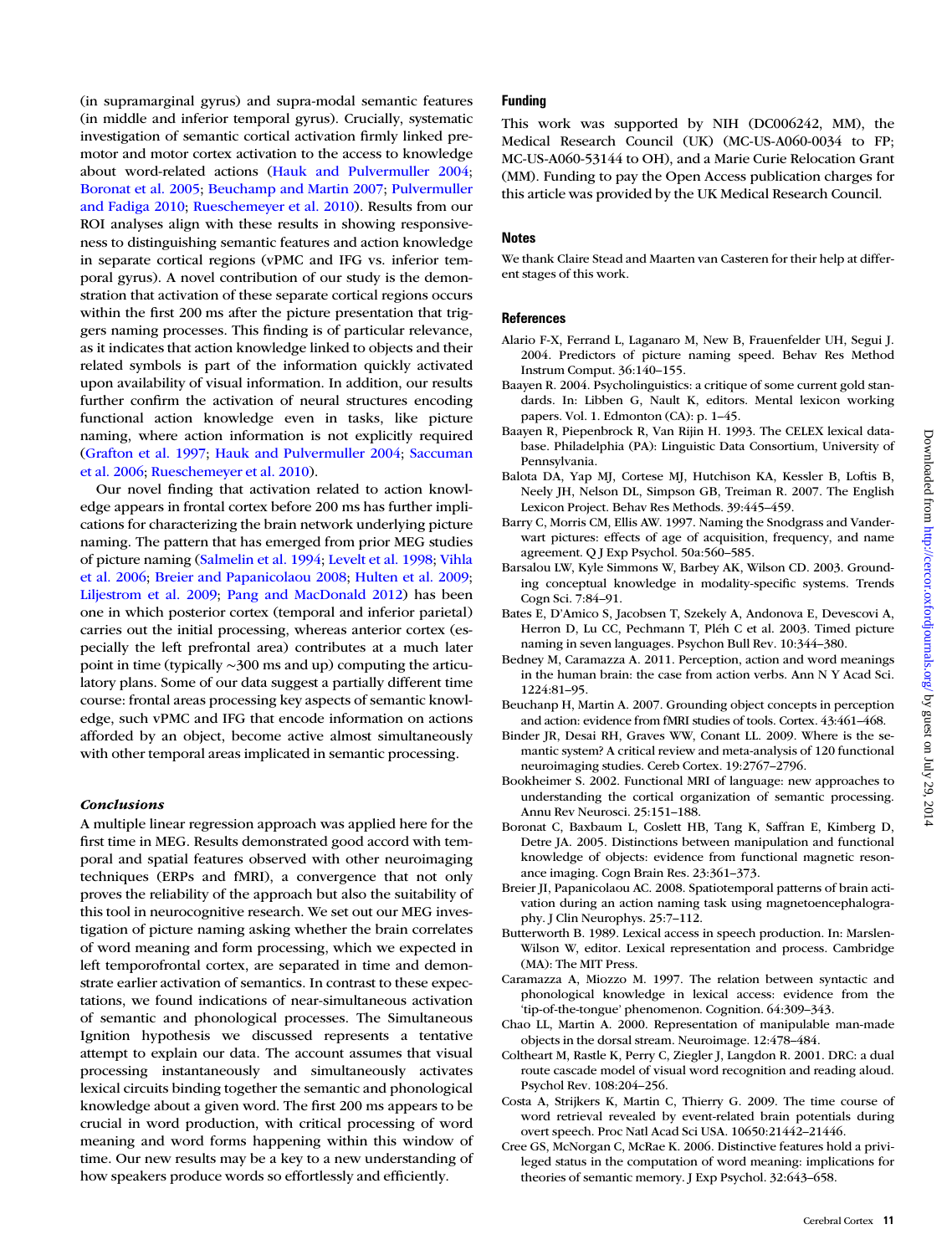- <span id="page-11-0"></span>Cree GS, McRae K. 2003. Analyzing the factors underlying the structure and computation of the meaning of chipmunk, cherry, chisel, cheese, and cello and many other such concrete nouns. J Exp Psychol. 132:163–201.
- Damasio H, Tranel D, Grabowski T, Adolphs R, Damasio A. 2004. Neural systems behind word and concept retrieval. Cognition. 92:179–229.
- Dell GS. 1986. A spreading-activation theory of retrieval in sentence production. Psychol Rev. 93:283–321.
- Dell GS, Gordon JK. 2003. Neighbors in the lexicon: friends or foes? In: Schiller NO, Meyer AS, editors. Phonetics and phonology in language comprehension and production: differences and similarities. New York: Mouton.
- Desimone R. 1996. Neural mechanisms for visual memory and their role in attention. Proc Natl Acad Sci USA. 93:13494–13499.
- Fischl B, Liu A, Dale AM. 2001. Automated manifold surgery: constructing geometrically accurate and topologically correct models of the human cerebral cortex. IEEE Trans Med Imaging. 20:70–80.
- Friese U, Supp GG, Hipp JF, Engel AK, Griber T. 2012. Oscillatory MEG gamma band activity dissociates perceptual and conceptual aspects of visual object processing: a combined repetition/conceptual priming study. NeuroImage. 59:861–871.
- Glaser WR. 1992. Picture naming. Cognition. 42:61–106.
- Grafton ST, Fadiga L, Arbib MA, Rizzolatti G. 1997. Premotor cortex activation during observation and naming of familiar tools. Neuroimage. 6:231–236.
- Gramfort A, Luessi M, Larson E, Engemann DA, Strohmeier D, Brodbeck C, Parkkonen L, Hämäläinen MS. 2014. MNE software for processing MEG and EEG data. Neuroimage. 86:446–460.
- Graves WW, Grabowski TJ, Mehta S, Gordon JK. 2007. A neural signature of phonological access: distinguishing the effects of word frequency from familiarity and length in overt picture naming. J Cogn Neurosci. 19:617–631.
- Grill-Spector K, Henson R, Martin A. 2006. Repetition and the brain: neural models of stimulus-specific effects. Trends Cogn Sci. 10:14–23.
- Hämäläinen MS, Ilmoniemi RJ. 1994. Interpreting magnetic fields of the brain: minimum norm estimate. Med Biol Eng Comput. 32:35–42.
- Harley TA, Brown HE. 1998. What causes a tip-of-the-tongue state? Evidence for lexical neighborhood effects in speech production. Br J Psychol. 89:151–174.
- Hauk O, Davis MH, Ford M, Pulvermuller F, Marslen-Wilson WD. 2006. The time course of visual word recognition as revealed by linear regression analysis of ERP data. Neuroimage. 30:1383–1400.
- Hauk O, Pulvermuller F. 2004. Neurophysiological distinction of action words in the fronto-central cortex. Hum Brain Mapp. 21:191–201.
- Hauk O, Pulvermuller F, Ford M, Marslen-Wilson WD, Davis MH. 2009. Can I have a quick word? Early electrophysiological manifestations of psycholinguistic processes revealed by event-related regression analysis of the EEG. Biol Psychol. 80:64–74.
- Hauk O, Wakeman DG, Henson R. 2011. Comparison of noisenormalized minimum norm estimates for MEG analysis using multiple resolution metrics. Neuroinage. 54:1966–1974.
- Hickok G, Poeppel D. 2000. Towards a functional neuroanatomy of speech perception. Trends Cogn Sci. 4:131–138.
- Hickok G, Poeppel D. 2004. Dorsal and ventral streams: a framework for understanding aspects of the functional anatomy of language. Cognition. 92:67–99.
- Hulten A, Vihla M, Laine M, Salmelin R. 2009. Accessing newly learned names and meanings in the native language. Hum Brain Mapp. 30:976–989.
- Indefrey P. 2011. The spatial and temporal signatures of word production components: a critical update. Front Psychol. 2:255. doi:10.3389/fpsyg.2011.00255.
- Indefrey P, Levelt WJ. 2004. The spatial and temporal signatures of word production components. Cognition. 92:101–144.
- Jescheniak JD, Schriefers H, Garrett MF, Friederici AD. 2002. Exploring the activation of semantic and phonological codes during speech planning with event-related brain potentials. J Cogn Neurosci. 14:951–964.
- Levelt WJ, Praamstra P, Meyer AS, Helenius P, Salmelin R. 1998. An MEG study of picture naming. J Cogn Neurosci. 10:553–567.
- Levelt WJ, Roelofs A, Meyer AS. 1999. A theory of lexical access in speech production. Behav Brain Sci. 22:1–38.
- Liljestrom M, Hulten A, Parkkonen L, Salmelin R. 2009. Comparing MEG and fMRI views to naming actions and objects. Hum Brain Mapp. 30:1845–1856.
- Llorens A, Trébuchon A, Liégeois-Chauvel C, Alario F-X. 2011. Intracranial recordings of brain activity during language production. Front Psychol. 2:375, doi: 10.3389/fpsyg.2011.00375.
- Magnie MN, Besson M, Poncet M, Dolisi C. 2003. The Snodgrass and Vanderwart set revisited: norms for object manipulability and for pictorial ambiguity of objects, chimeric objects, and nonobjects. J Clin Exp Neuropsychol. 25:521–560.
- Martin A. 2007. The representation of object concepts in the brain. Annu Rev Psychol. 58:25–45.
- Matsumoto A, Iidaka T. 2008. Gamma band synchronization and the formation of representations in visual word processing: evidence from repetition and homophone priming. J Cogn Neurosc. 20:2088–2096.
- McRae K, Cree GS, Seidenberg MS, McNorgan C. 2005. Semantic feature production norms for a large set of living and nonliving things. Behav Res Methods. 37:547–559.
- Mechelli A, Jospeph O, Lambon Ralph M, McClelland JL, Price CJ. 2007. Dissociating stimulus-driven semantic and phonological effect during reading and naming. Hum Brain Mapp. 28:205–217.
- Molins A, Stufflebeam S, Brown E, Hämäläinen M. 2008. Quantification of the benefit from integrating MEG and EEG data in minimum l2-norm estimation. NeuroImage. 42:1069–1077.
- Oldfield RC. 1971. The assessment and analysis of handedness: the Edimburgh inventory. Neuropsychologia. 9:97–113.
- Pang EW, MacDonald MJ. 2012. A MEG study of the spatiotemporal dynamics of bilinguals verb generation. Brain Res. 1467:56–66.
- Patterson K, Nestor PJ, Rogers TT. 2007. Where do you know what you know? The representation of semantic knowledge in the human brain. Nat Rev Neurosci. 8:976–987.
- Peramunage D, Blumstein SE, Myers EB, Goldrick M, Baese-Berk M. 2010. Phonological neighborhood effects in spoken word production: an fMRI study. J Cogn Neurosci. 23:593–603.
- Picton TW, Bentin S, Berg P, Donchin E, Hillyard SA, Johnson R Jr, Miller GA, Ritter W, Ruchkin DS, Rugg MD, Taylor MJ. 2000. Guidelines for using human event-related potentials to study cognition: recording standards and publication criteria. Psychophysiology. 37:127–152.
- Pulvermuller F, Fadiga L. 2010. Active perception: sensorimotor circuits as a cortical basis for language. Nat Rev Neurosci. 11:351–360.
- Pulvermuller F, Shtyrov Y, Hauk O. 2009. Understanding in an instant: neurophysiological evidence for mechanistic language circuits in the brain. Brain Lang. 110:81–94.
- Pulvermuller F, Shtyrov Y, Ilmoniemi R. 2005. Brain signatures of meaning access in action word recognition. J Cogn Neurosci. 17:884–892.
- Rahman RA, Sommer W. 2003. Does phonological encoding in speech production always follow the retrieval of semantic knowledge? Electrophysiological evidence of parallel processing. Cogn Brain Res. 16:372–382.
- Rapp B, Goldrick M. 2000. Discreteness and interactivity in spoken word production. Psychol Rev. 107:460–499.
- Rizzolatti G, Sinigaglia C. 2010. The functional role of the parietofrontal mirror circuit: interpretations and misinterpretations. Nat Rev Neurosci. 11:264–274.
- Rodriguez-Fornells A, Schmitt BM, Kutas M, Munte TF. 2002. Electrophysiological estimates of the time course of semantic and phonological encoding during listening and naming. Neuropsychologia. 40:778–787.
- Rueschemeyer SA, van Rooij D, Lindemann O, Willems RM, Bekkering H. 2010. The function of words: distinct neural correlates for words denoting differently manipulable objects. J Cogn Neurosci. 22:1844–1851.
- Saccuman MC, Cappa SF, Bates EA, Arevalo A, Della Rosa P, Danna M, Perani D. 2006. The impact of semantic reference on word class: an fMRI study of action and object naming. Neuroimage. 32:1865–1878.